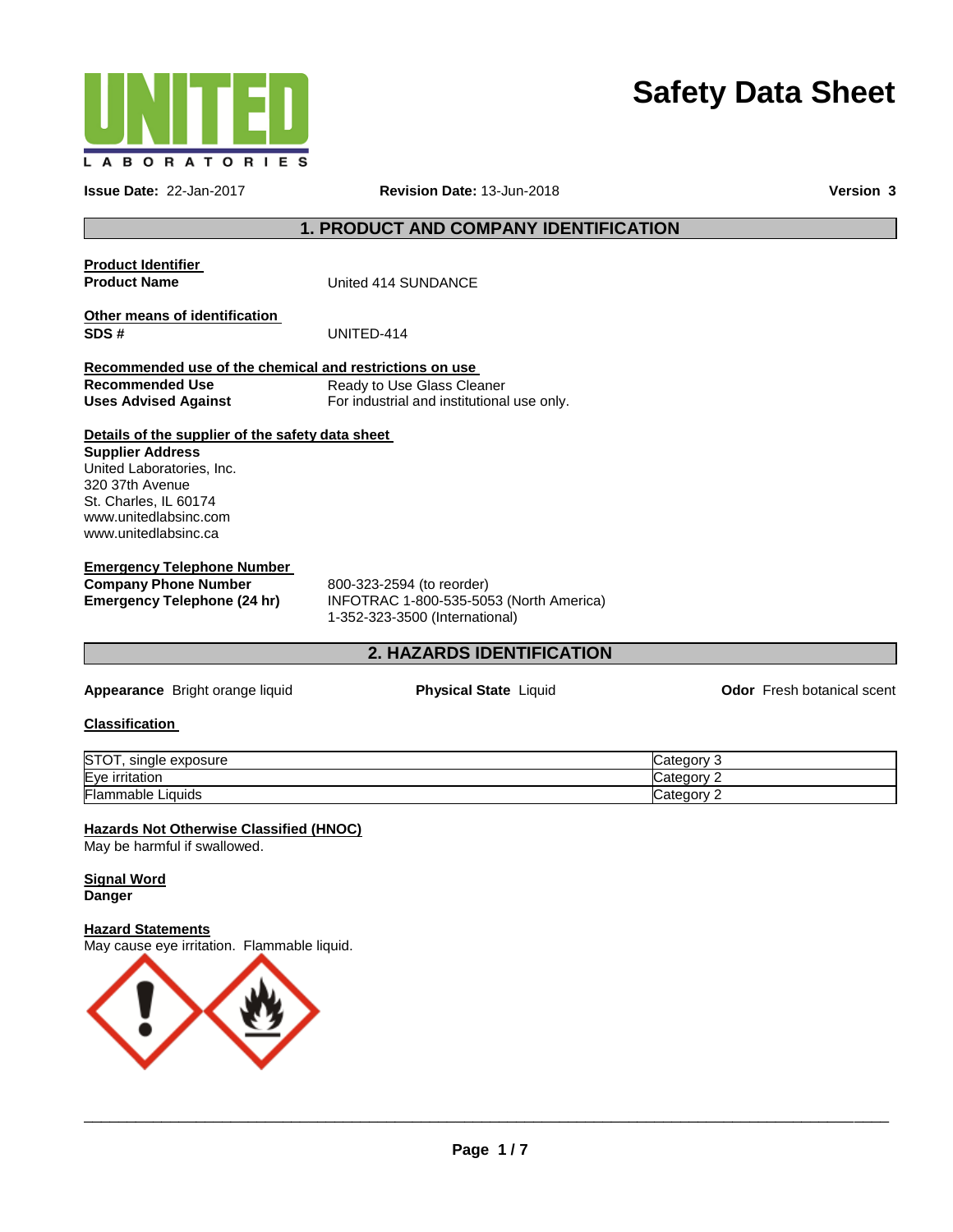#### **Precautionary Statements - Prevention**

Keep away from heat, hot surfaces, sparks, open flames and other ignition sources. Avoid breathing in dust/fume/gas/mist/vapors and spray.

\_\_\_\_\_\_\_\_\_\_\_\_\_\_\_\_\_\_\_\_\_\_\_\_\_\_\_\_\_\_\_\_\_\_\_\_\_\_\_\_\_\_\_\_\_\_\_\_\_\_\_\_\_\_\_\_\_\_\_\_\_\_\_\_\_\_\_\_\_\_\_\_\_\_\_\_\_\_\_\_\_\_\_\_\_\_\_\_\_\_\_\_\_

#### **Precautionary Statements - Response**

Immediately call a poison center or doctor/physician. If in eyes: Rinse cautiously with water for several minutes. Remove contact lenses, if present and easy to do. Continue rinsing. Call a poison center or doctor/physician. If on skin (or hair): Rinse skin with water and soap. If symptoms develop, seek medical attention. If inhaled: Remove to fresh air. If ingested: call a physician or seek medical attention.

#### **Precautionary Statements - Storage**

Store according to local, regional, national rules and regulations. Store in a well-ventilated place. Keep cool. Keep tightly closed.

#### **Precautionary Statements - Disposal**

Dispose of contents/container to an approved local, regional, national, international regulations.

### **3. COMPOSITION/INFORMATION ON INGREDIENTS**

| Chemical<br>Name                         | CAS.<br>Nc د                 | Weight-%    |
|------------------------------------------|------------------------------|-------------|
| Alcohol<br><b>Isopropyl</b><br>.<br>$ -$ | C7<br>CO.<br>ו כ<br>ັບບ<br>. | ັ<br>$\sim$ |

\*\*If Chemical Name/CAS No is "proprietary" and/or Weight-% is listed as a range, the specific chemical identity and/or percentage of composition has been withheld as a trade secret.\*\*

# **4. FIRST-AID MEASURES**

#### **First Aid Measures**

| <b>General Advice</b> | Immediately call a poison center or doctor/physician.                                                                                                                         |  |
|-----------------------|-------------------------------------------------------------------------------------------------------------------------------------------------------------------------------|--|
| <b>Eye Contact</b>    | Rinse cautiously with water for several minutes. Remove contact lenses, if present and<br>easy to do. Continue rinsing. Immediately call a poison center or doctor/physician. |  |
| <b>Skin Contact</b>   | Rinse skin with soap and water. If symptoms develop, seek medical attention.                                                                                                  |  |
| Inhalation            | Remove to fresh air. Seek medical attention if needed.                                                                                                                        |  |
| Ingestion             | Rinse mouth. Do not induce vomiting. Seek medical attention if needed.                                                                                                        |  |

#### **Most important symptoms and effects**

**Symptoms** May be harmful if swallowed. May cause eye irritation. Prolonged or repeated contact to skin may cause irritation.

#### **Indication of any immediate medical attention and special treatment needed**

**Notes to Physician**  Treat symptomatically.

# **5. FIRE-FIGHTING MEASURES**

#### **Suitable Extinguishing Media**

Water fog. Foam. Carbon dioxide. Dry chemicals.

**Unsuitable Extinguishing Media** Not determined.

#### **Specific Hazards Arising from the Chemical**

May release hazardous fumes in the presence of extreme heat, as in a fire.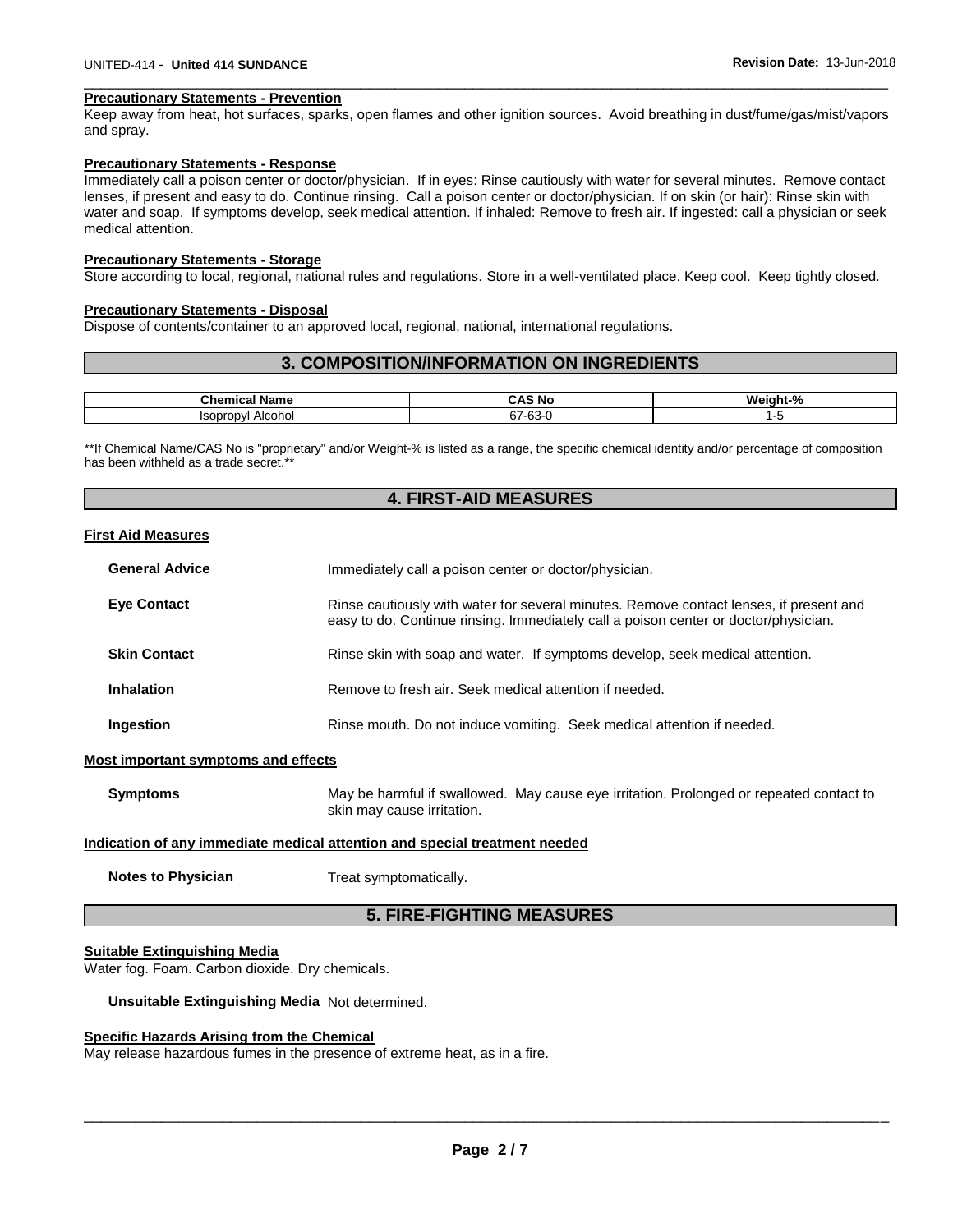**Hazardous Combustion Products** When heated strongly, as in a fire, this product may produce carbon dioxide and miscellaneous organic compounds.

\_\_\_\_\_\_\_\_\_\_\_\_\_\_\_\_\_\_\_\_\_\_\_\_\_\_\_\_\_\_\_\_\_\_\_\_\_\_\_\_\_\_\_\_\_\_\_\_\_\_\_\_\_\_\_\_\_\_\_\_\_\_\_\_\_\_\_\_\_\_\_\_\_\_\_\_\_\_\_\_\_\_\_\_\_\_\_\_\_\_\_\_\_

#### **Protective equipment and precautions for firefighters**

As in any fire, wear self-contained breathing apparatus pressure-demand, MSHA/NIOSH (approved or equivalent) and full protective gear. Use water spray to cool fire-exposed containers.

# **6. ACCIDENTAL RELEASE MEASURES**

# **Personal precautions, protective equipment and emergency procedures**

| <b>Personal Precautions</b>                          | Use personal protective equipment as required.                                                                                                                                                                                                                                          |
|------------------------------------------------------|-----------------------------------------------------------------------------------------------------------------------------------------------------------------------------------------------------------------------------------------------------------------------------------------|
| <b>Environmental Precautions</b>                     | See Section 12 for additional Ecological Information.                                                                                                                                                                                                                                   |
| Methods and material for containment and cleaning up |                                                                                                                                                                                                                                                                                         |
| <b>Methods for Containment</b>                       | Prevent further leakage or spillage if safe to do so.                                                                                                                                                                                                                                   |
| <b>Methods for Clean-Up</b>                          | Small spills: Soak up with an inert absorbent and place in designated disposal container.<br>Wash area thoroughly. Large spills: Remove sources of ignition and ventilate area. Soak<br>up with an inert absorbent and place in designated disposal container. Wash area<br>thoroughly. |

# **7. HANDLING AND STORAGE**

# **Precautions for safe handling**

| <b>Advice on Safe Handling</b> | Handle in accordance with good industrial hygiene and safety practice. Do not breathe |
|--------------------------------|---------------------------------------------------------------------------------------|
|                                | dust/fume/gas/mist/vapors/spray. Keep in properly labeled container.                  |

#### **Conditions for safe storage, including any incompatibilities**

| <b>Storage Conditions</b> | Store according to local, regional and national rules and regulations. Keep in a properly<br>labeled, tightly closed container and store in a cool, dry well-ventilated area. Do not let<br>containers freeze as they may split or rupture. |
|---------------------------|---------------------------------------------------------------------------------------------------------------------------------------------------------------------------------------------------------------------------------------------|
| Incompatible Materials    | Oxidizing agents such as bleach.                                                                                                                                                                                                            |

# **8. EXPOSURE CONTROLS/PERSONAL PROTECTION**

#### **Exposure Guidelines**

| <b>Chemical Name</b> | <b>ACGIH TLV-TWA</b> | <b>OSHA PEL-TWA</b>        |
|----------------------|----------------------|----------------------------|
| Isopropyl Alcohol    | $TLV: 400$ ppm       | PEL 400 ppm                |
| 67-63-0              | TWA: 980 mg/m $3$    | TWA: 980 mg/m <sup>3</sup> |

#### **Appropriate engineering controls**

**Engineering Controls Normally not required.** 

#### **Individual protection measures, such as personal protective equipment**

| <b>Eve/Face Protection</b>      | Chemical safety glasses are recommended.                      |
|---------------------------------|---------------------------------------------------------------|
| <b>Skin and Body Protection</b> | Chemical resistant gloves are recommended for sensitive skin. |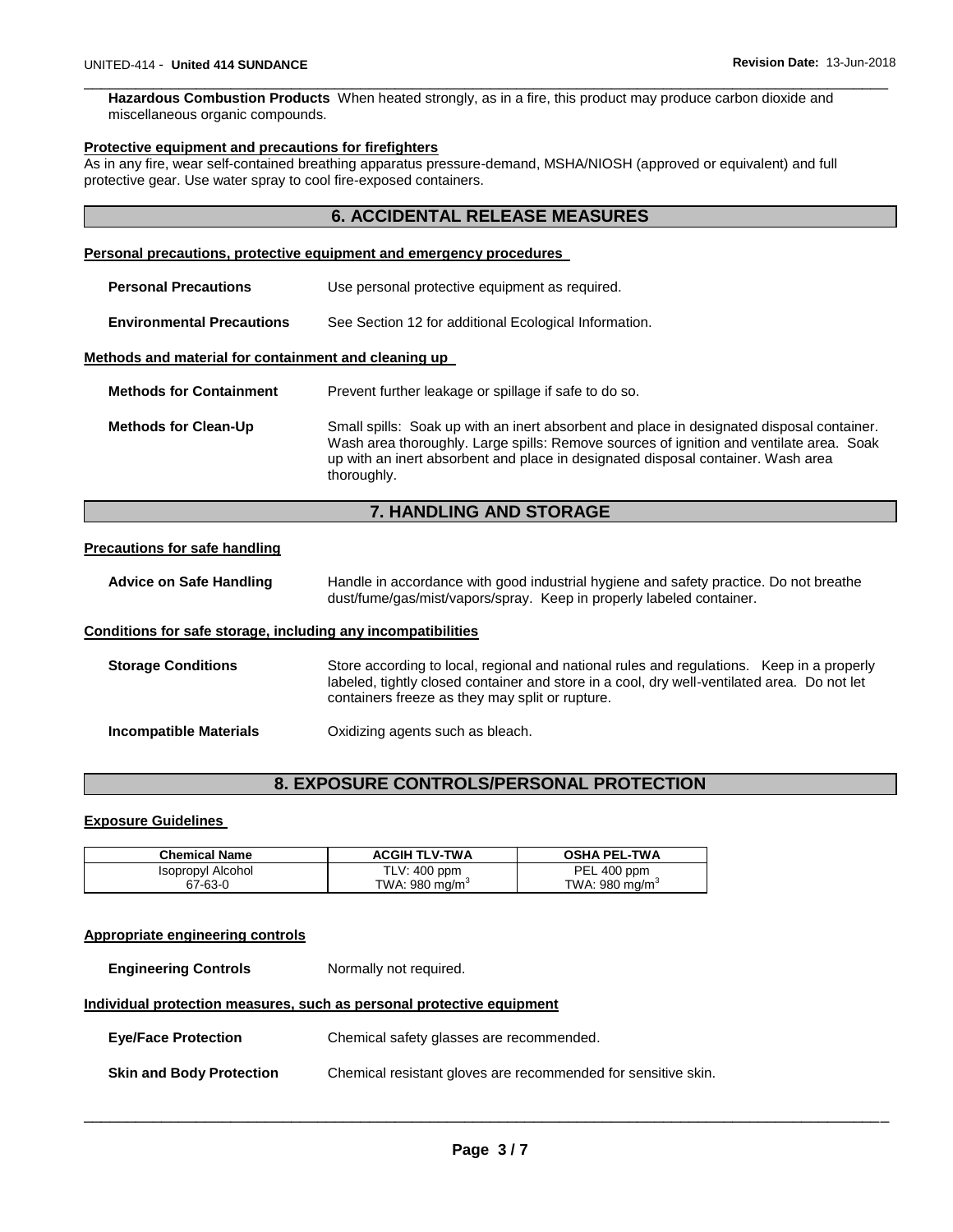\_\_\_\_\_\_\_\_\_\_\_\_\_\_\_\_\_\_\_\_\_\_\_\_\_\_\_\_\_\_\_\_\_\_\_\_\_\_\_\_\_\_\_\_\_\_\_\_\_\_\_\_\_\_\_\_\_\_\_\_\_\_\_\_\_\_\_\_\_\_\_\_\_\_\_\_\_\_\_\_\_\_\_\_\_\_\_\_\_\_\_\_\_ **Respiratory Protection** Normally not required. If vapor concentration exceeds TLV, use a NIOSH and MSHA approved respirator.

**General Hygiene Considerations** Handle in accordance with good industrial hygiene and safety practice.

# **9. PHYSICAL AND CHEMICAL PROPERTIES**

#### **Information on basic physical and chemical properties**

| <b>Physical State</b><br>Appearance<br>Color                                                                                                                                                                                                                                                                                                                                                                                                                                                                                                                                                                                          | Liquid<br>Bright orange liquid<br>Bright orange                                                                                                                                                                                                                                                                                                                       | Odor<br><b>Odor Threshold</b>   | Fresh botanical scent<br>Not determined |
|---------------------------------------------------------------------------------------------------------------------------------------------------------------------------------------------------------------------------------------------------------------------------------------------------------------------------------------------------------------------------------------------------------------------------------------------------------------------------------------------------------------------------------------------------------------------------------------------------------------------------------------|-----------------------------------------------------------------------------------------------------------------------------------------------------------------------------------------------------------------------------------------------------------------------------------------------------------------------------------------------------------------------|---------------------------------|-----------------------------------------|
| <b>Property</b><br>рH<br><b>Melting Point/Freezing Point</b><br><b>Boiling Point/Boiling Range</b><br><b>Flash Point</b><br><b>Evaporation Rate</b><br><b>Flammability (Solid, Gas)</b><br><b>Upper Flammability Limits</b><br><b>Lower Flammability Limit</b><br><b>Vapor Pressure</b><br><b>Vapor Density</b><br><b>Specific Gravity</b><br><b>Water Solubility</b><br>Solubility in other solvents<br><b>Partition Coefficient</b><br><b>Auto-ignition Temperature</b><br><b>Decomposition Temperature</b><br><b>Kinematic Viscosity</b><br><b>Dynamic Viscosity</b><br><b>Explosive Properties</b><br><b>Oxidizing Properties</b> | Values<br>7-8<br>Not determined<br>Not determined<br>Not determined<br>Not determined<br>Liquid-Not applicable<br>Not determined<br>Not determined<br>Not determined<br>Not determined<br>0.980<br>Completely soluble<br>Not determined<br>Not determined<br>Not determined<br>Not determined<br>Not determined<br>Not determined<br>Not determined<br>Not determined | Remarks • Method<br>(Water = 1) |                                         |
| <b>VOC Content</b>                                                                                                                                                                                                                                                                                                                                                                                                                                                                                                                                                                                                                    | 3%                                                                                                                                                                                                                                                                                                                                                                    |                                 |                                         |

# **10. STABILITY AND REACTIVITY**

#### **Reactivity**

Not reactive under normal conditions.

#### **Chemical Stability**

Stable under recommended storage conditions.

#### **Possibility of Hazardous Reactions**

Under normal conditions of storage and use, hazardous polymerization will not occur.

#### **Conditions to Avoid**

Avoid heat, sparks and sources of ignition.

# **Incompatible Materials**

Oxidizing agents.

#### **Hazardous Decomposition Products**

When strongly heated, as in a fire, this product may produce oxides of carbon.

# **11. TOXICOLOGICAL INFORMATION**

#### **Information on likely routes of exposure**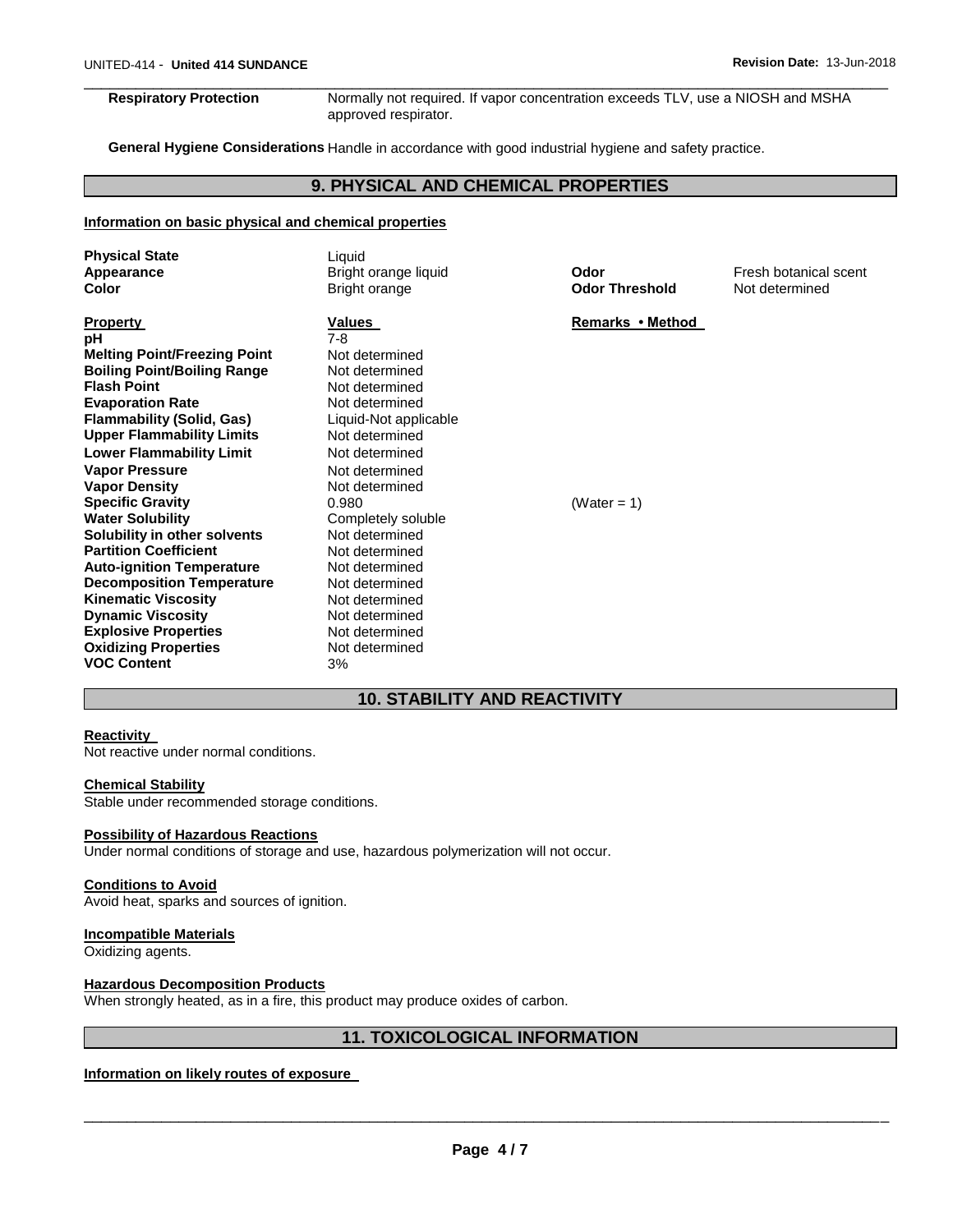# **Product Information**

| <b>Eve Contact</b>  | May cause eye irritation.    |  |
|---------------------|------------------------------|--|
| <b>Skin Contact</b> | May cause skin irritation.   |  |
| <b>Inhalation</b>   | Do not inhale.               |  |
| Ingestion           | May be harmful if swallowed. |  |

#### **Component Information**

| <b>Chemical Name</b>         | Oral LD50            | <b>Inhalation LC50</b>  |
|------------------------------|----------------------|-------------------------|
| Isopropyl Alcohol<br>67-63-0 | $=$ 5045 mg/kg (Rat) | $= 16000$ ppm (Rat) 8 h |

#### **Information on physical, chemical and toxicological effects**

**Symptoms** Please see section 4 of this SDS for symptoms.

\_\_\_\_\_\_\_\_\_\_\_\_\_\_\_\_\_\_\_\_\_\_\_\_\_\_\_\_\_\_\_\_\_\_\_\_\_\_\_\_\_\_\_\_\_\_\_\_\_\_\_\_\_\_\_\_\_\_\_\_\_\_\_\_\_\_\_\_\_\_\_\_\_\_\_\_\_\_\_\_\_\_\_\_\_\_\_\_\_\_\_\_\_

#### **Delayed and immediate effects as well as chronic effects from short and long-term exposure**

**Carcinogenicity** Based on the information provided, this product does not contain any carcinogens or potential carcinogens as listed by OSHA, IARC or NTP.

#### **Numerical measures of toxicity**

Not determined.

# **12. ECOLOGICAL INFORMATION**

#### **Ecotoxicity**

Not determined.

# **Persistence/Degradability**

Not determined.

# **Bioaccumulation**

Not determined.

# **Mobility**

Not determined.

# **Other Adverse Effects**

Not determined.

# **13. DISPOSAL CONSIDERATIONS**

# **Waste Treatment Methods**

| <b>Disposal of Wastes</b>     | Disposal should be in accordance with applicable regional, national and local laws and<br>regulations. |
|-------------------------------|--------------------------------------------------------------------------------------------------------|
| <b>Contaminated Packaging</b> | Disposal should be in accordance with applicable regional, national and local laws and<br>regulations. |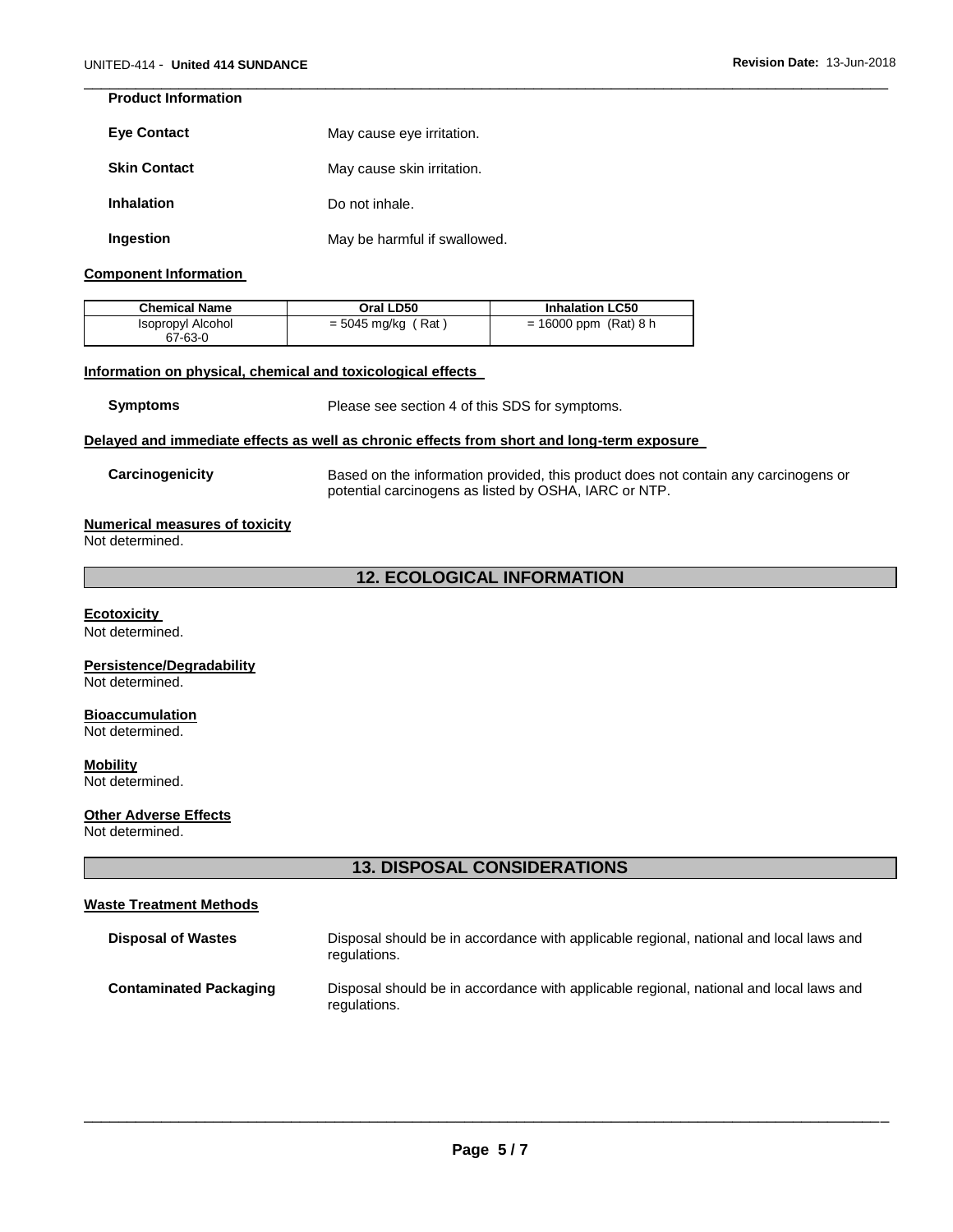# \_\_\_\_\_\_\_\_\_\_\_\_\_\_\_\_\_\_\_\_\_\_\_\_\_\_\_\_\_\_\_\_\_\_\_\_\_\_\_\_\_\_\_\_\_\_\_\_\_\_\_\_\_\_\_\_\_\_\_\_\_\_\_\_\_\_\_\_\_\_\_\_\_\_\_\_\_\_\_\_\_\_\_\_\_\_\_\_\_\_\_\_\_ **14. TRANSPORT INFORMATION**

| DO L                                                                                            | Not regulated.                                          |
|-------------------------------------------------------------------------------------------------|---------------------------------------------------------|
| <b>IATA</b>                                                                                     | Not determined.                                         |
| <b>IMDG</b><br>UN/ID No.<br><b>Proper Shipping Name</b><br><b>Hazard class</b><br>Packing group | UN1993<br>Flammable-liquid N.O.S. Isopropanol<br>3<br>Ш |

# **15. REGULATORY INFORMATION**

#### **International Inventories**

#### **Legend:**

*TSCA - United States Toxic Substances Control Act Section 8(b) Inventory - Listed*

*DSL/NDSL - Canadian Domestic Substances List/Non-Domestic Substances List* 

*EINECS/ELINCS - European Inventory of Existing Chemical Substances/European List of Notified Chemical Substances* 

*ENCS - Japan Existing and New Chemical Substances* 

*IECSC - China Inventory of Existing Chemical Substances* 

*KECL - Korean Existing and Evaluated Chemical Substances* 

*PICCS - Philippines Inventory of Chemicals and Chemical Substances* 

*AICS - Australian Inventory of Chemical Substances* 



**GHS Symbol: Danger WARED May cause eye irritation. Flammable liquid.** 

#### **US Federal Regulations**

**SARA 313** Not determined.

**SARA 311/312** Not determined.

### **US State Regulations**

# **California Proposition 65**

This product does not contain a chemical known to the State of California to cause cancer, birth defects or other reproductive harm.